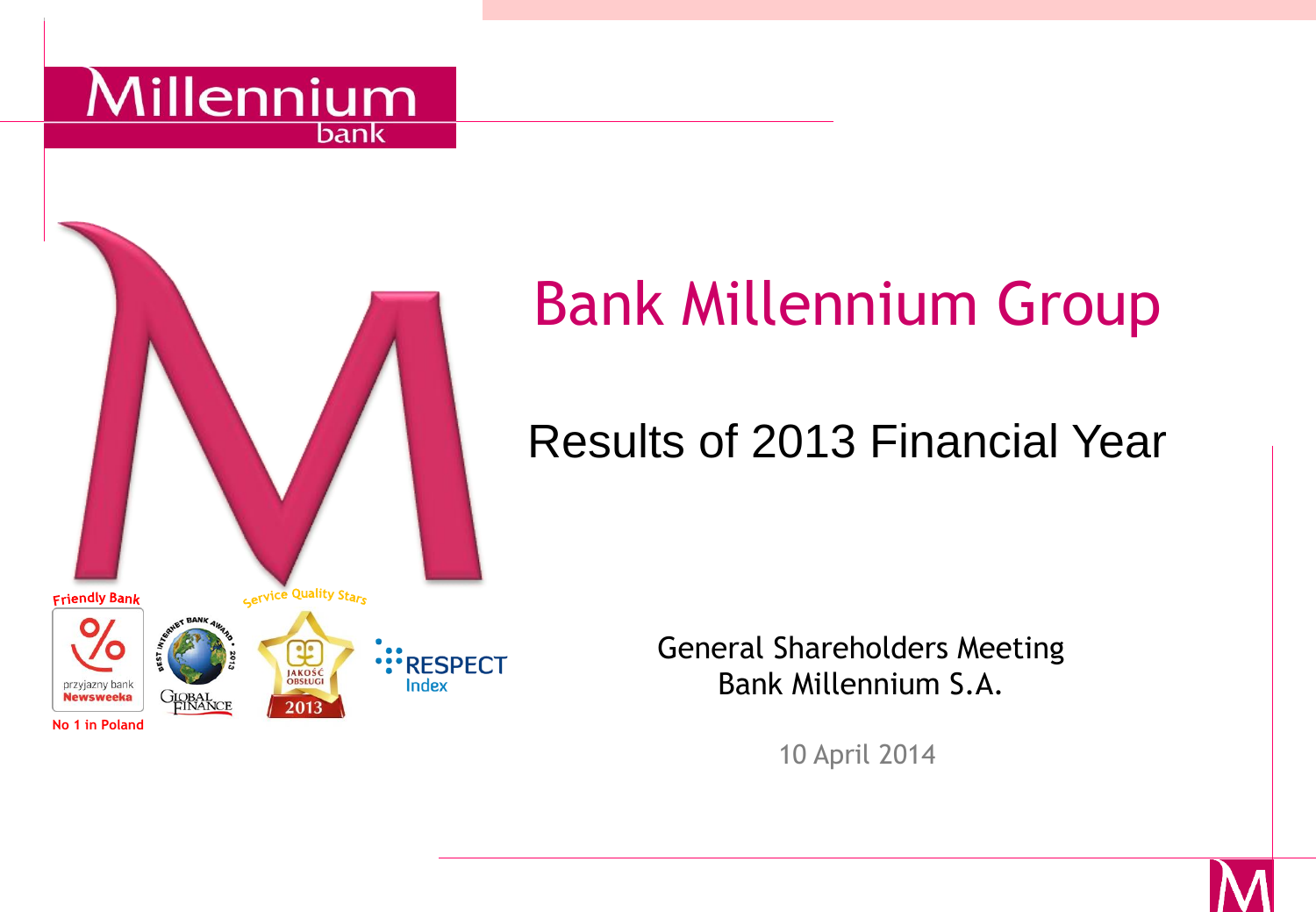#### Disclaimer

This presentation (the **"Presentation"**) has been prepared by Bank Millennium S.A. (the **"Bank"**). This presentation should not be treated as a part of any invitation or offer to sell any securities, invest or deal in or a solicitation of an offer to purchase any securities or recommendation to conclude any transaction, in particular with respect to securities of the Bank.

Bank's disclosure of the data included in this Presentation is not a breach of law for listed companies, in particular for companies listed on the Warsaw Stock Exchange. The information provided herein was included in current or periodic reports published by the Bank or is additional information that is not required to be reported by the Bank as a public company.

In no event may the content of this Presentation be construed as any type of explicit or implicit representation or warranty made by the Bank or its representatives. Likewise, neither the Bank nor any of its representatives shall be liable in any respect whatsoever (whether in negligence or otherwise) for any loss or damage that may arise from the use of this Presentation or of any information contained herein or otherwise arising in connection with this Presentation.

All data presented hereby is based on the audited, consolidated Bank Millennium Group financial data (excluding net profit for distribution, which is presented also for the Bank on non-consolidated level). This data is included in the Financial Statements for the Group and Bank Millennium and was published on 28<sup>th</sup> February 2014.

From 1st January 2006, the Bank started to treat under hedge accounting principles the combination of mortgage floating rate foreign currency loans, floating rate PLN deposits and related cross currency interest rate swaps. From 1st April 2009, the Bank extended hedge accounting principles to FX swaps. According to the accounting principles the margin from these operations is reflected in Net Interest Income. However, as this hedge accounting does not cover all the portfolio denominated in foreign currency, the Bank provides **pro-forma data**. The pro-forma statement presents all interests from derivatives included in Net Interest Income, which in the Bank's view allows better understanding of the economic evolution of this item.

The matters discussed in this presentation include forward-looking statements and these statements are based on management's current expectations and beliefs and are subject to a number of factors and uncertainties that could cause actual results to differ materially from those described in the forward-looking statements.

The Bank does not undertake to publish any updates, modifications or revisions of the information, data or statements contained herein should there be any change in the strategy or intentions of the Bank, or should facts or events occur that affect the Bank's strategy or intentions, unless such reporting obligations arises under applicable laws and regulations.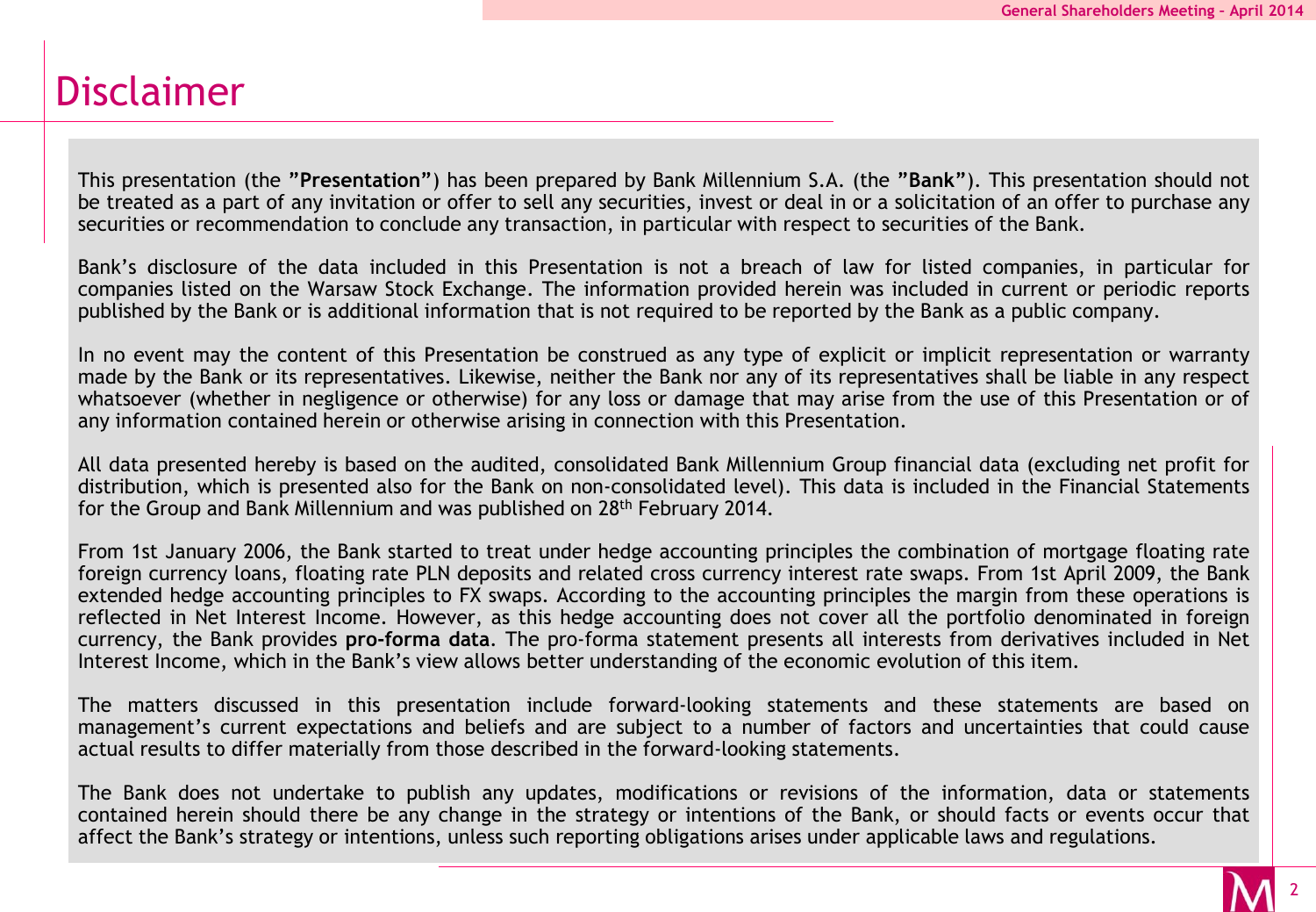# Summary of 2010-2013 achievements











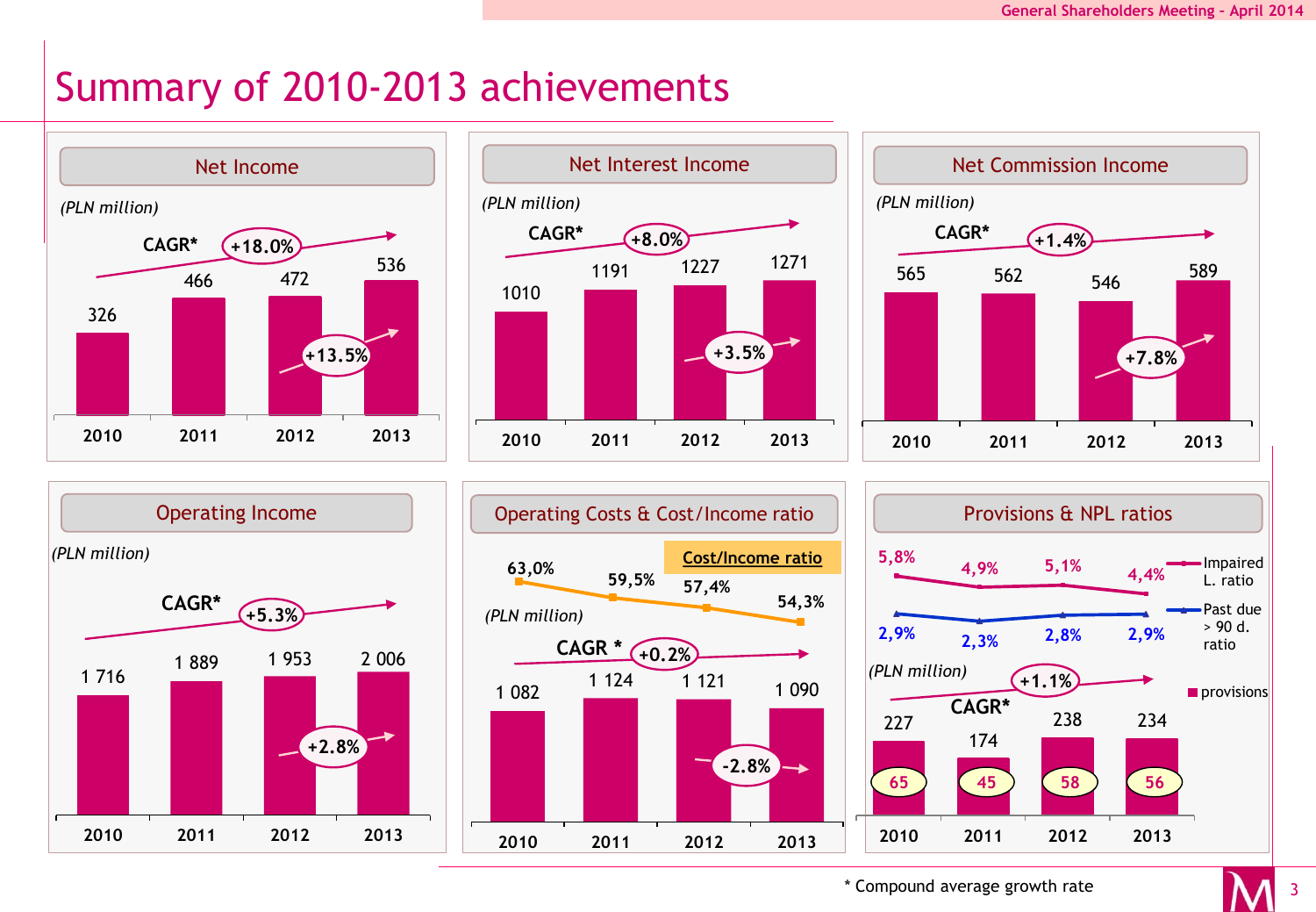## Summary of 2010-2013 achievements



\* Compound average growth rate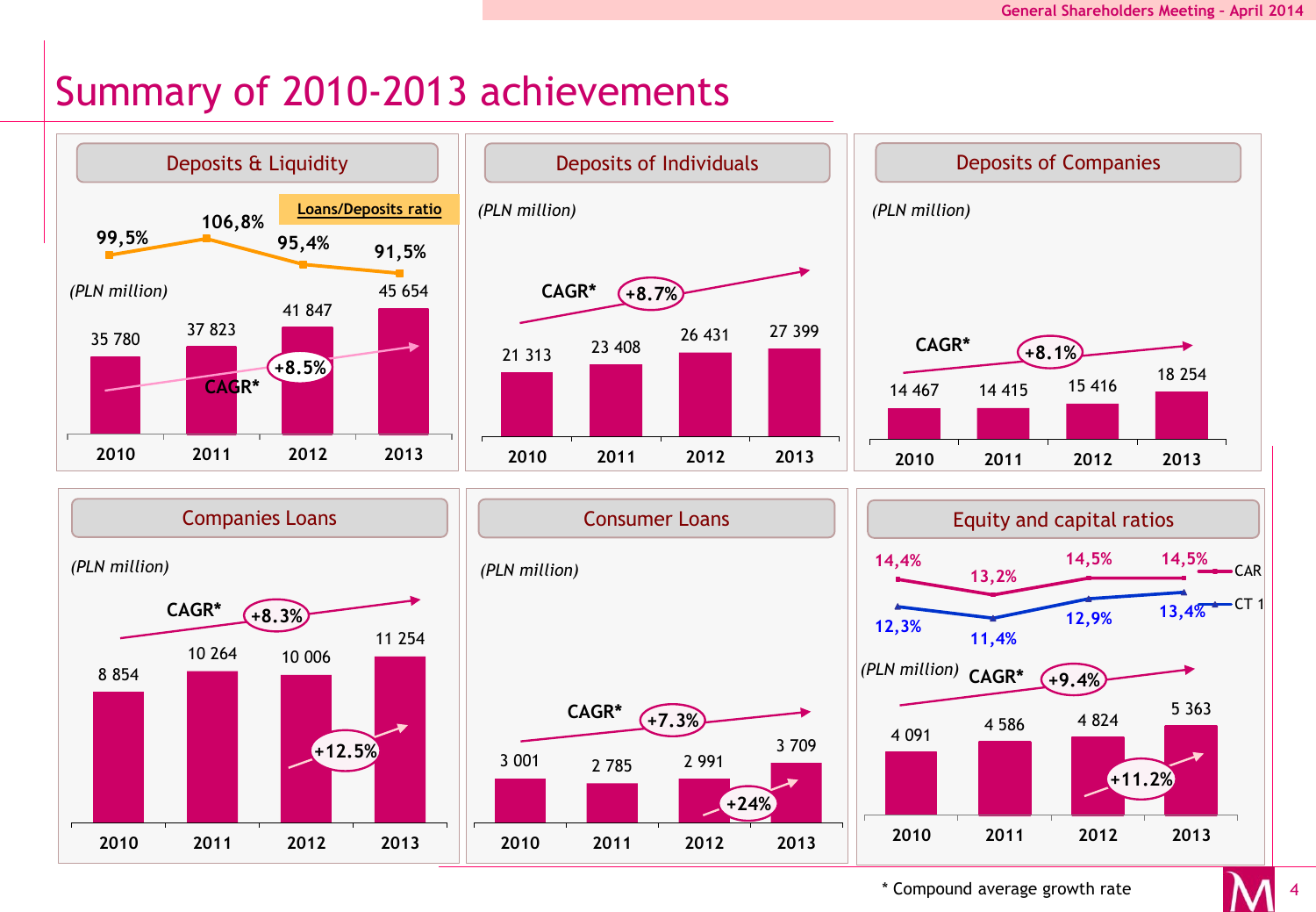#### Profitability, operating income and interest margin





\*\*\* Pro-forma data. Margin from all derivatives hedging FX denominated loan portfolio is presented in interest revenue (hedging derivatives) and NII, whereas in accounting terms part of this margin (PLN 50.8 million in 2013 and PLN 66.1 million in 2012) is presented in Result on Financial Operations.

\* Including net other operating income and cost

\*\* Net Interest Income + Net Commissions Income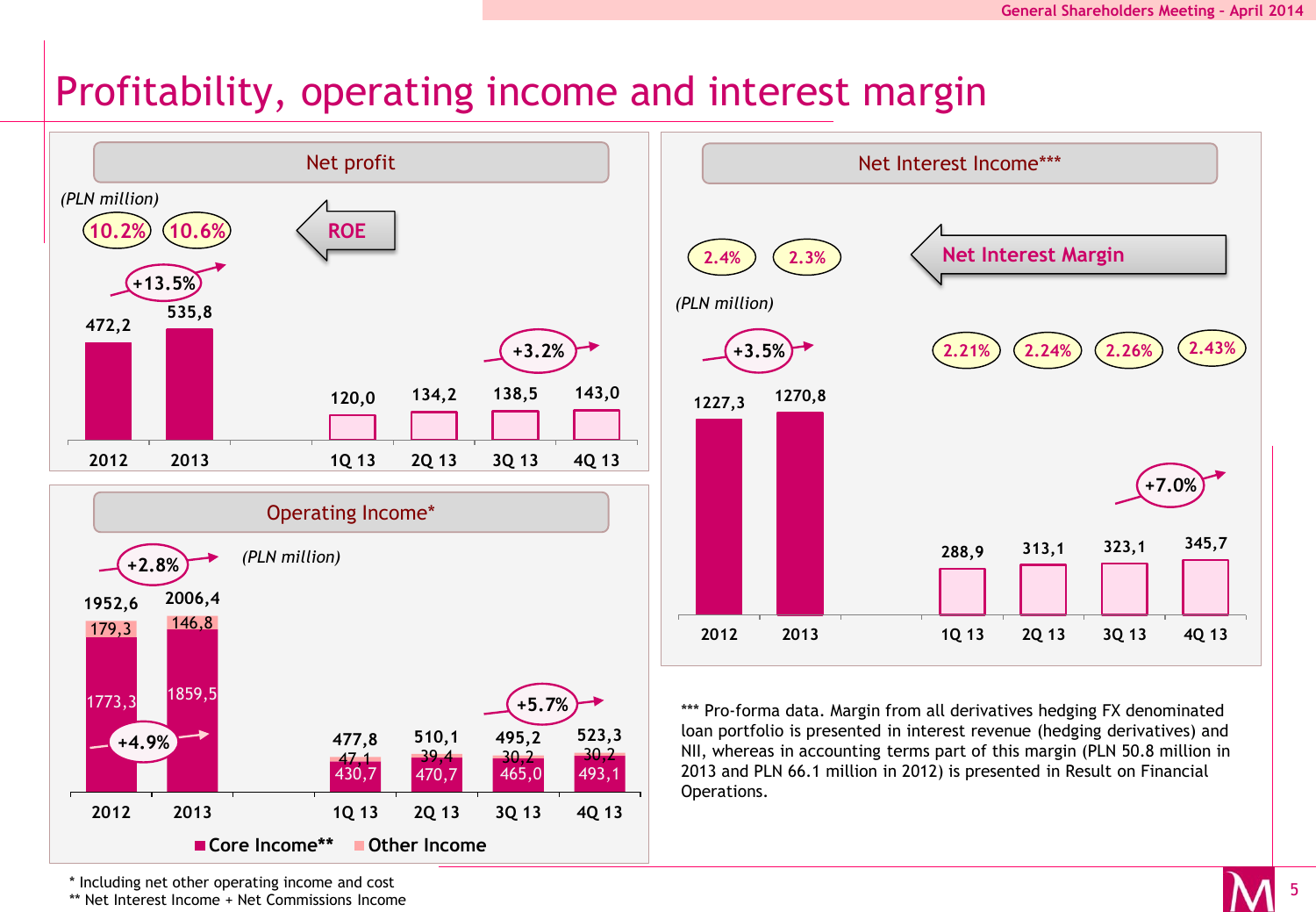#### Non-interest Income







\* On pro-forma basis, including FX income, result on financial operations, dividends and other operating income and costs.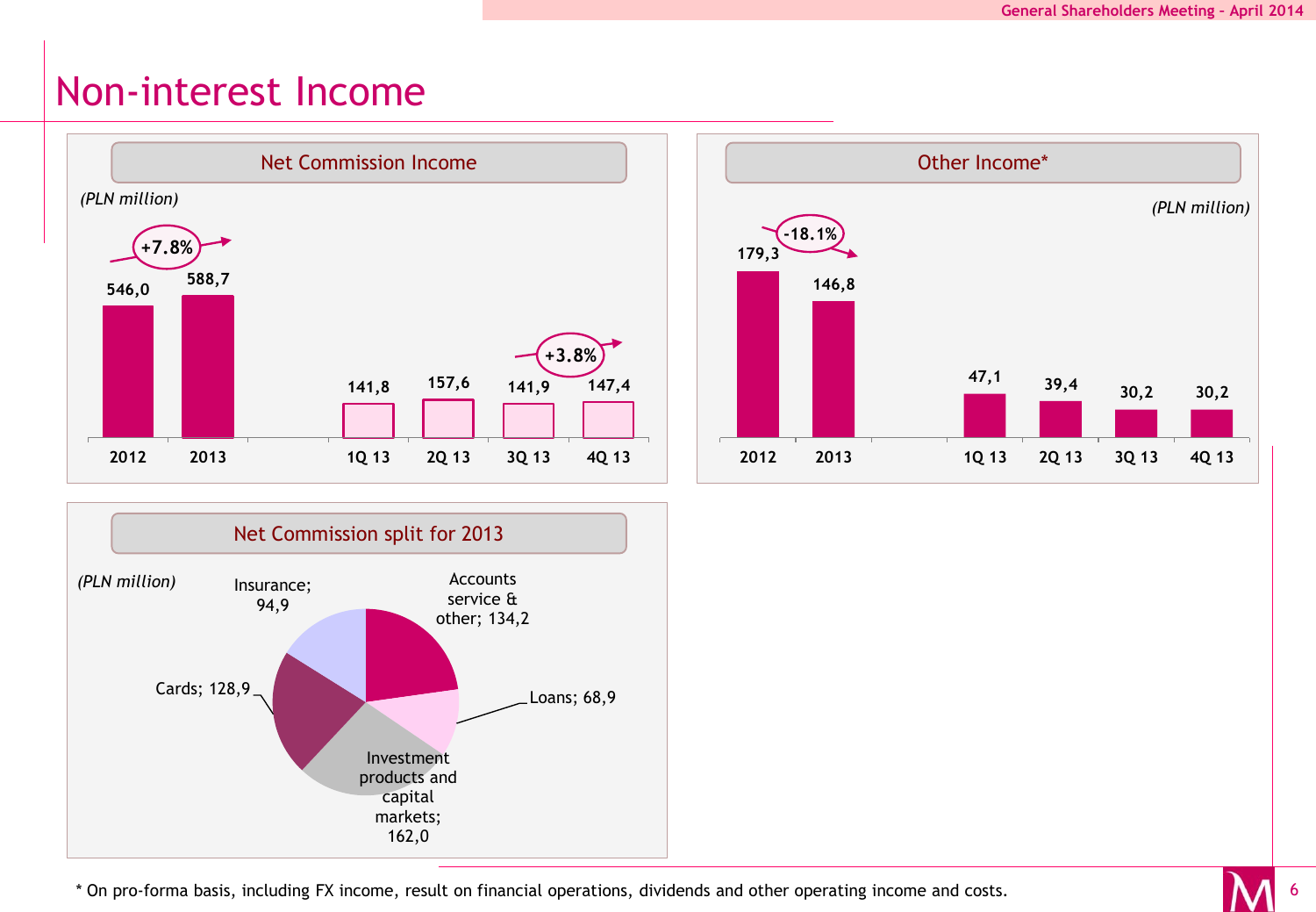7

#### Operating Costs and risks



\* Full time equivalents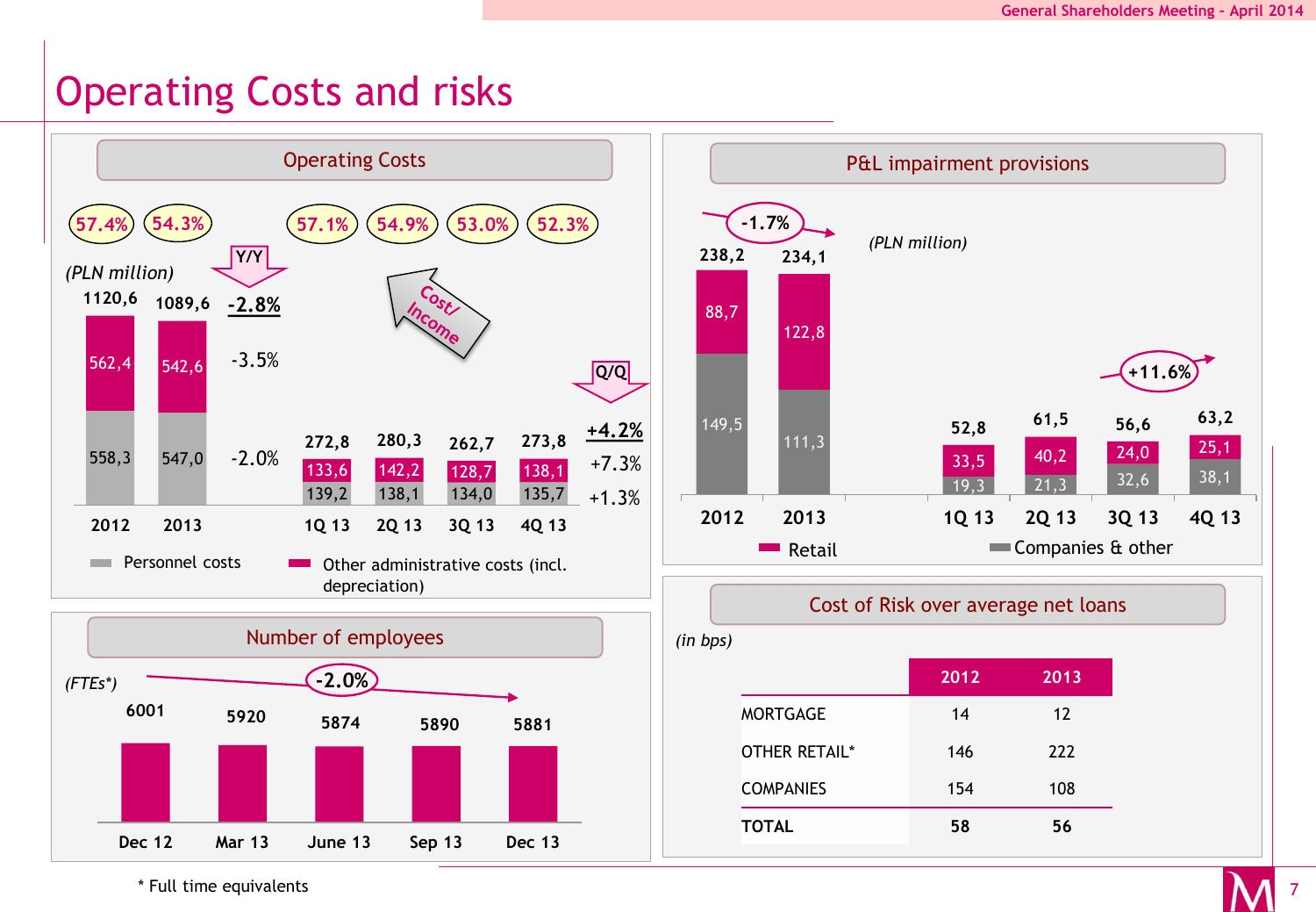# Asset quality







\* According to internal segment division of the Bank

\*\* Coverage of gross impaired and gross past-due 90 days loans by total provisions (incl. IBNR)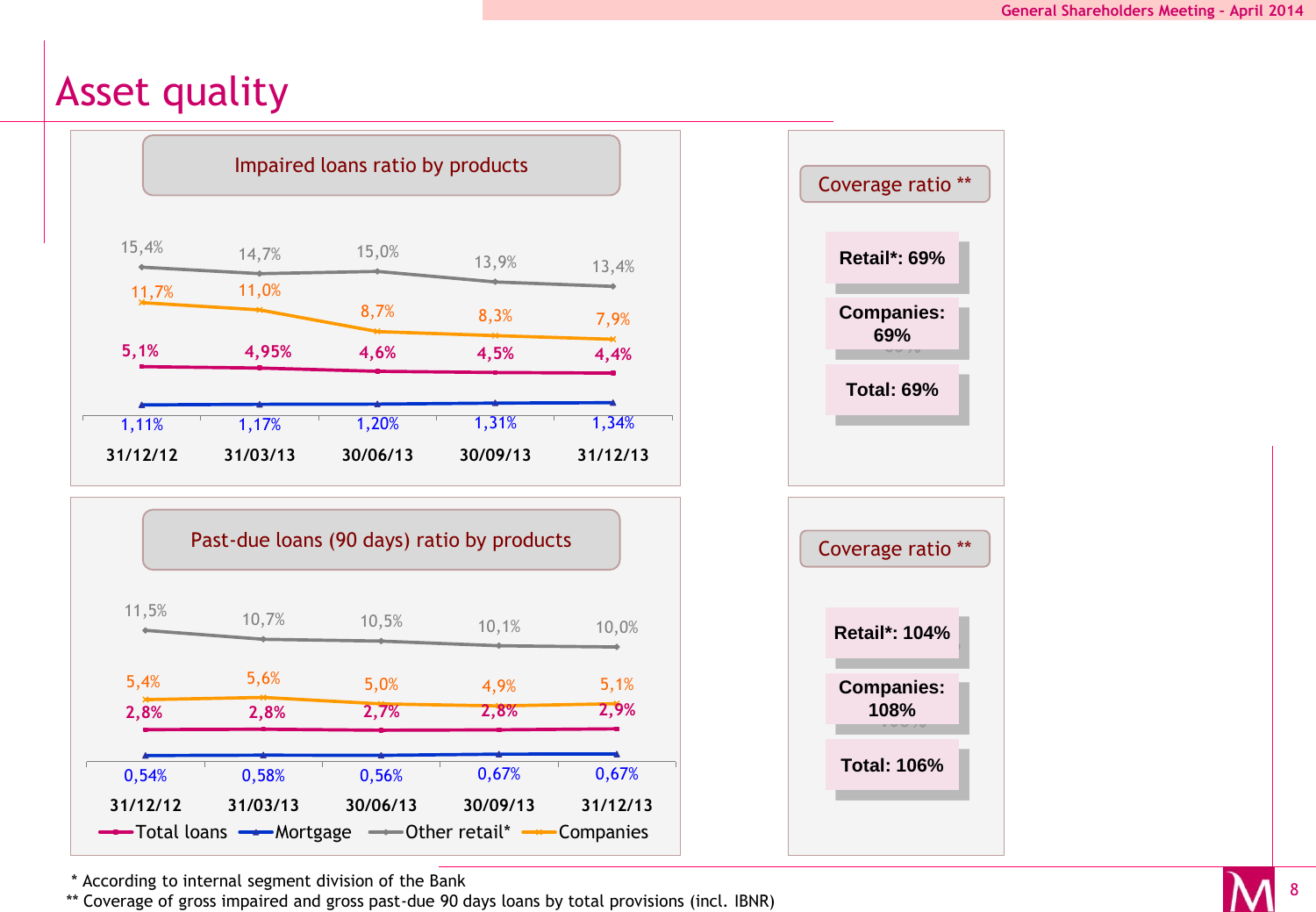#### Liquidity and capital







\* Includes Bank's bonds and debt securities sold to individuals, repo transactions with customers and securitisation of leasing assets.

\*\* Since Dec 2012 calculated with IRB approach to most of the retail exposure classes but capital requirement still include a temporary constraint.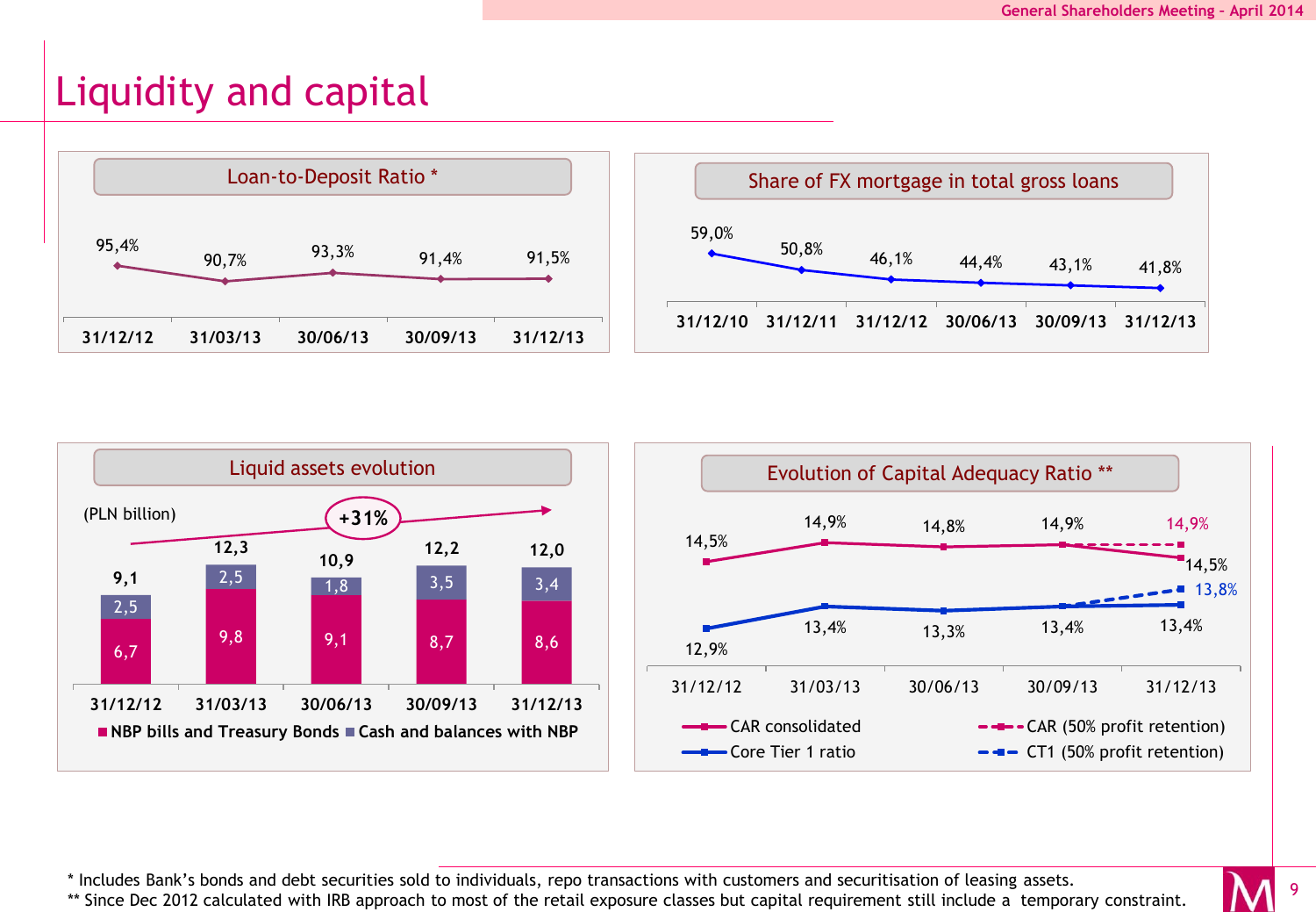# Bank Millennium 2013 share price performance



10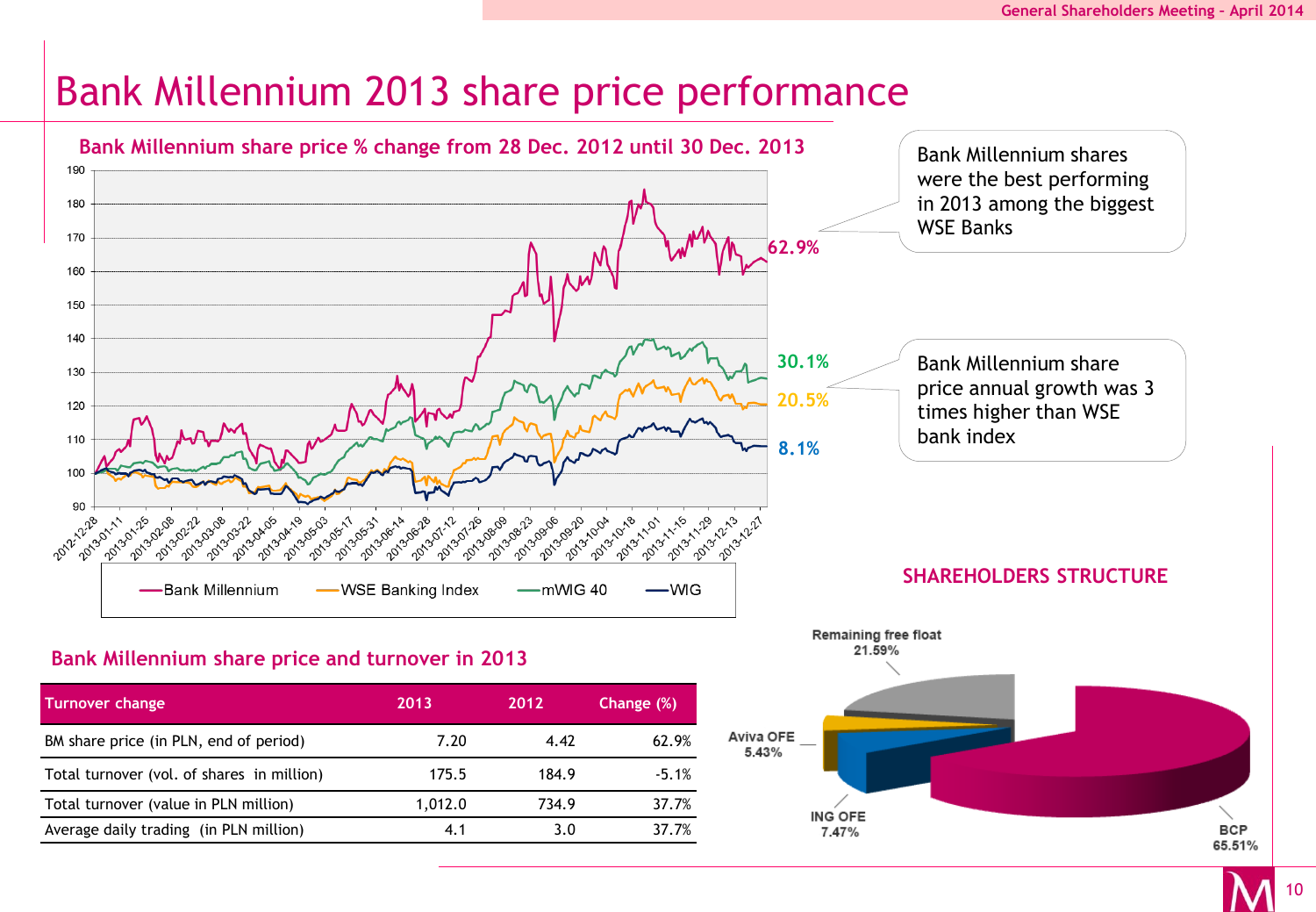11

## Dividend distribution rationale and proposal